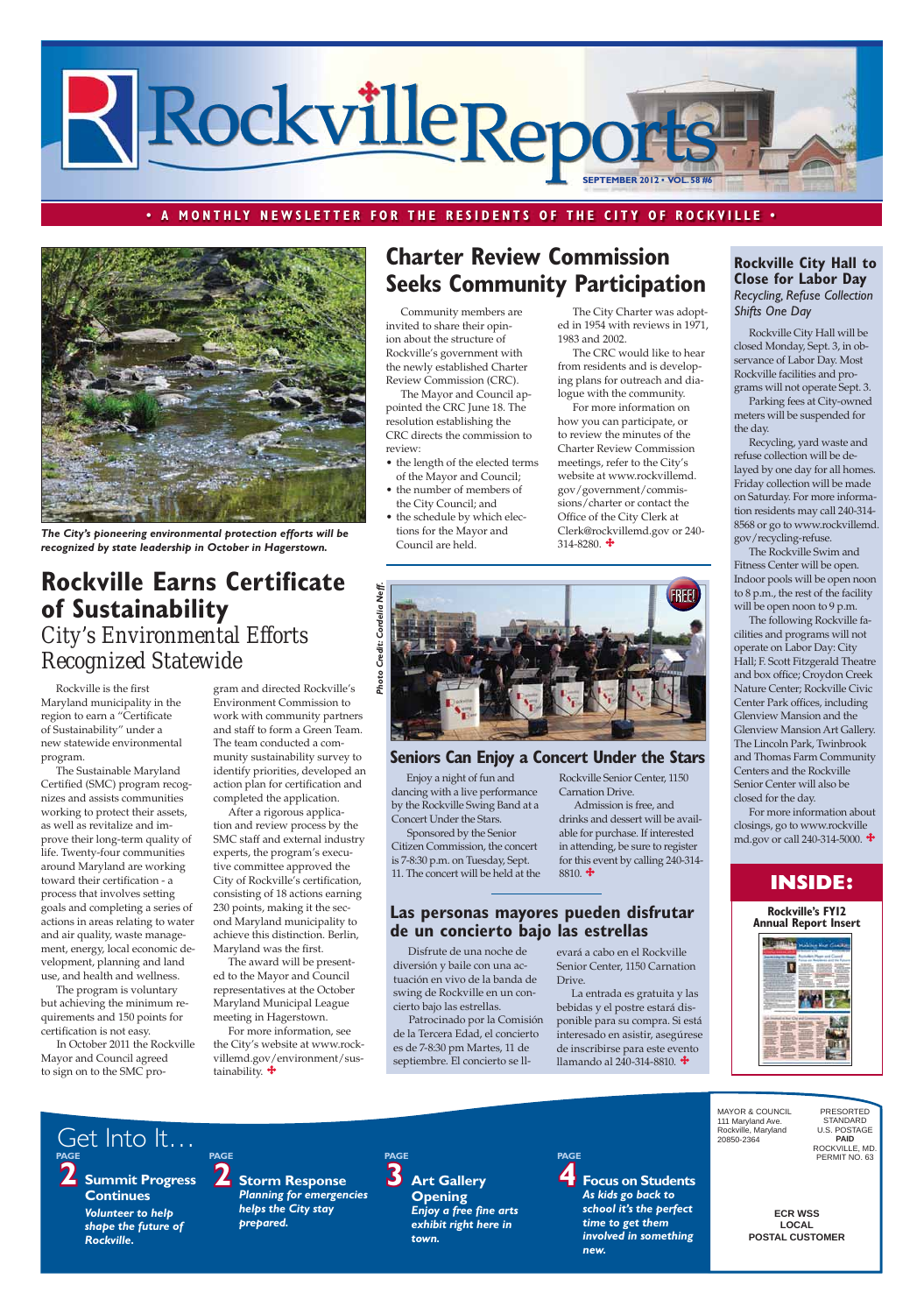# Mayor & Council

City of Rockville Elected Officials (Two-Year Term from November 2011 to November 2013)







# *Councilmember*



*Tom Moore*











*Mark Pierzchala*

#### **MEETINGS & DROP IN SCHEDULE**

All General Sessions, Work Sessions and Public Hearings are televised on Rockville Channel 11, and are available on streaming video at www.rockville md.gov. Residents may comment on any subject for up to three minutes during the "Citizens Forum" portion at most meetings. Meetings are at 7 p.m.

and are subject to change.<br>• **Sept. 10** (Monday) • Sept. 24 (Monday)

The Mayor and one Councilmember are available to meet with residents for drop-in discussions from 5:30-6:30 p.m. one Monday per month in the Mayor and Council office at City Hall. No appointment is necessary, but a call to the City Clerk's Office is appreciated, call 240-314-8280.

In addition to **Mayor Marcuccio**, the upcoming councilmember scheduled is: **Mark Pierzchala**, Sept. 10.

### **IN BRIEF**

of our community by joining one of the six Rockville Summit Working Groups currently underway. The Rockville Summit is exploring how Rockville can best plan for future growth in an era of limited resources.

- Job Growth and Residential Workforce, 2nd and 4th Tuesdays, 7 p.m., Rockville Senior Center
- Housing, 2nd and 4th Wednesday, 8 a.m. or Noon, Rockville City Hall
	- Character, 3rd Tuesday, 7 p.m, Rockville Chamber of Commerce
- Capacity, 2nd and 4th Tuesday, 7 p.m., Rockville Senior Center
- 2nd and 4th Tuesdays,
- City Services and Budget, 1st and 3rd Mondays,
- Education and School
- Transportation and Traffic, 7 p.m., Rockville City Hall
- 7 p.m., Rockville City Hall

For more information on the Rockville Summit, and to confirm the most current and detailed information regarding meeting times and locations, check out the City's website at www.rockvillemd. gov/summit/.  $\ddot{\ddot{\bullet}}$ 

Open dialogue and inclusiveness remain the driving tenets of the organizers of this effort. Ideally, every person who lives, works or plays in Rockville would be engaged in this far-reaching effort. Therefore, new participants are welcome and encouraged to join throughout the process.



From June through October of this year, each working group is discussing a specific theme: Job Growth and Residential Workforce, Housing, Preservation of Rockville's Character, Education and School Capacity, Transportation and Traffic, and City Services and Budget.

Their findings will be presented at the 2012 Rockville Summit event on Saturday, Nov. 3. Last year's summit attracted nearly 200 attendees. This large community gathering will feature a comprehensive discussion of the

## **Rewriting of Fire Safety Code Slated for 2013**

## **Mayor and Council Explore Storm Response, Planning** *City Was Prepared for Summer Storm, Looks at Improvements*

dations to inform an economic and growth roadmap for Rockville's future.



of the six Summit Working Groups.

Rockville Summit Working Group themes and meeting schedules:

### **Register to Vote at the City's Voter Van Sept. 8** *Van Will Visit Rockville Neighborhoods*



- Woodley Gardens Park: 9-10:30 a.m.
- College Gardens Park: 11 a.m.-12:30 p.m.
- Great Wall Supermarket: 1-2:30 p.m.
- Lincoln Park Community Center: 3-4:30 p.m.
- Al Carbón Restaurant: 5-6:30 p.m.
- East Montgomery Avenue: (along the sidewalk close to the Regal Theater) 7-8:30 p.m.

Due to the construction of the Cambria Hotel, which is scheduled to begin in early October, parking in the Regal Theater parking lot bounded by Monroe St., Middle Lane, Maryland Ave. and East Montgomery Ave, will be limited to 120 spaces. Other parking options in downtown may be found at www.RockvilleREDI.org.



### **Germany Exchange Experienced**

Rockville was well prepared to handle the summer derecho that swept through the city, according to Director of Public Works Craig Simoneau.

"We found the hard hit areas, we mobilized enough equipment and brought in extra when we saw what [the storm severity] was," he said.

The Mayor and Council discussed the City's storm response at several meetings this summer and will explore how to build on the successful response.

City staff undertook a

The FINEST! Performance Troupe recently travelled to Rockville's Sister City Pinneberg, Germany for a cultural exchange program. A big thank you goes out to the Rockville community for making their trip possible. See www.rockvillemd.gov/recre-

concerted response immediately after the storm passed. The response involved a partnership between the departments of Recreation and Parks, Public Works, Police, Information Technology, Finance and the City Manager's Office. Many City facilities experienced power outages, including the Water Treatment Plant, Senior Center and outdoor pools at the Swim Center. A power surge damaged the city hall

### **Page 2** SEPTEMBER 2012 ROCKVILLE REPORTS

generator and several information technology components, which caused the website to go down intermittently.

 Staff maintained regular communication with other governments in the region, local utility companies and residents during the storm and aftermath. Facebook and Twitter proved effective communication tools during the emergency, particularly with the problems experienced with the website.

The areas of Rockville most affected by the storm were New Mark Commons and Fallsmead, followed by Potomac Woods, Twinbrook, West End and Hungerford. The Mayor and Council plan to discuss additional contingency plans and preparations this year. For more information, watch Mayor and Council meetings most Monday nights at 7 p.m. on channel 11.  $\triangleq$ *– Contributed by Antonio Barbera*

 Rockville residents are encouraged to register to vote at a voter registration drive Saturday, Sept. 8, 9 a.m. to 8:30 p.m.

 The drive will take place with a van staffed by volunteers who will travel from neighborhood to neighborhood throughout Rockville:

Citizens age 16 and older are eligible to register. Those wishing to register must have proof of citizenship such as a photo ID or license. Absentee ballot applications will also be available.

 For more information visit www.rockvillemd. gov/voterregistration.

### **Parking Changes in Rockville**

Over the next five months, the City will be working to rewrite Chapter 9 of the City Code,

which deals with fire safety.

The City's Inspection Services Division will take the lead on this project, and the Mayor and Council must vote to make amendments to the City's code.

The changes to the code are expected to be put into effect on Jan. 1, 2013. This coincides with the effective date of the state's fire code, which serves as the minimum requirements for fire safety in Maryland. A new ordinance will

be introduced to the Mayor

and Council in the fall. Stakeholders will be consulted in order to ensure changes to Chapter 9 are easy to understand, are effective for first responders, and do not unnecessarily burden builders and homeowners.

If you have questions or comments, contact the project manager Aaron Smith at 240-314-8250 or asmith@ rockvillemd.gov.

ation/finest for a list of all those who contributed.

### **Boards and Commissions Vacancies**

- Compensation Commission (1)
- Historic District Commission (1)
- Human Rights Commission (2)
- Human Services Advisory Commission (1)
- Landlord Tenant Affairs Commission (1)
- Planning Commission (1)
- Retirement Board (1)
- Rockville Housing Enterprises (2)
- Sign Review Board (1)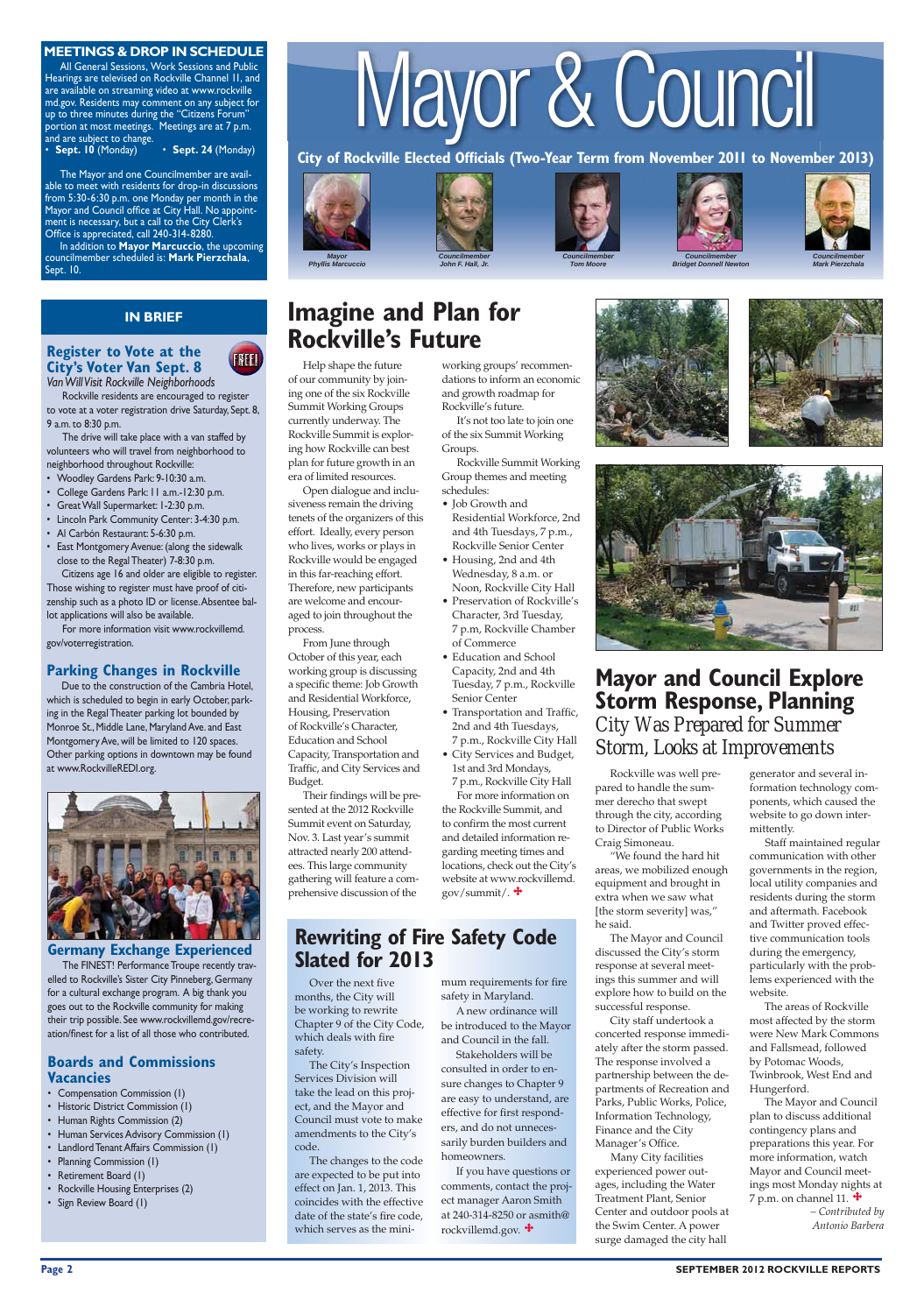For the most up-to-date event listings visit www.rockvillemd. gov or sign up for the E-Letter: Just click on "subscribe to news" on the left side of the home page, enter your name and email, and choose City Events.

# **1,8,15,22,29**<br>Saturday Farmers Markets

### **FACILITIES ADDRESSES AND PHONE NUMBERS**

- **s Glenview Mansion Art Gallery <b>GM**, Rockville Civic Center Park, 603 Edmonston Drive
- **F. Scott Fitzgerald Theatre ESD, Rockville Civic Center** Park, 603 Edmonston Drive

- **Croydon Creek Nature** Center **CO**, Rockville Civic Center Park, 852 Avery Road. Note: Registration required, register online at www.rockvillemd.gov or call 240-314-8770.
- **Rockville Senior Center** , 1150 Carnation Drive. Call 240-314-8800.
- **Rockville City Hall CD**  111 Maryland Ave. Call 240-314-5000.



**5,12,19,26** Toddler<br>Time Lincoln Park Community Center, 357 Frederick Avenue, welcomes you and your toddler to play in the gym 10 a.m.-noon. A membership is required, day pass cost: \$3 RES/\$5 NR; annual

**5,12,19,26** out to Lunch Wednesdays Take a midday break at the Wednesday Farmers Market, 11 a.m.-2 p.m. Enjoy live music with lunch from noon-1:30 p.m. East Montgomery

**7,8,9** John Philip Sousa's **The American Maid aka The Glassblowers** Enjoy an evening concert with full orchestra by the Victorian Lyric Opera Company. Call the box office for tickets: 240-314-8690.

Rockville offers a variety of classes and programs each season. Find something that interests you at www.rockvillemd. gov and click on recreation registration on the right side.

**8** Voter Registration Drive The Human Rights Commission is hosting a daylong voter registration drive. *See page 2 for more* 

**8 Ballet Open House** Learn about Rockville's ballet classes and programs 10 a.m.-noon at Rockcrest Ballet Center. FREE **9** Scott Giambusso presents **The American Songbook Bring** the family to enjoy this performance as part of Glenview Mansion's Sunday afternoon concert series. The show begins at 2 p.m. in the Conservatory, 1st floor.

Stock up on fresh fruits and vegetables from local famers at the corner of Route 28 and Monroe Street on Saturdays, 9 a.m.- 1 p.m.

# September Calendar

 $RES = Residents - NR = Non Residents - MEM = Member - NM = Non Member$ 

**9** Conservation Landscaping **Workshop** Learn how to make your lawn a greener, healthier place through the use of native

plants and other landscaping techniques at this workshop, 1-3 p.m. at the Croydon Creek Nature Center. To register email sphilbin@rockvillemd.gov. FREE  $\mathbf \Omega$ 

**4,11,18,25 Tiny Tots Drop In** Bring your toddler to Thomas Farm Community Center, 700 Fallsgrove Drive to play with friends in our gym, 10 a.m.-noon each Tuesday. Year membership: \$35 RES/\$50 NR, Day Pass: \$6 RES/\$8 NR

**9-Oct.3** Art Exhibit See *article on this page.* FREE

### **10,17,24 Monday**

**Morning Moms** at Twinbrook Community Recreation Center, 12920 Twinbrook Parkway allows you to have fun with your child and friends in our gym 10 a.m. noon each Monday. A membership is required, day pass cost: \$5 RES/\$7 NR; annual cost: \$25 RES/\$40 NR.

**11 Senior Center Concert Under the Stars Come out for** a night of fun and dancing to the Rockville Swing Band. FREE *See page 1 for more information.* 6B)

cost: \$25 RES/\$35 NR.

**14** Late Night Friday Kids grades 3 to 6 are invited to stop by Thomas Farm Community Center, 700 Fallsgrove Drive, to hang with friends, 7-10:30 p.m. Cost: \$7 RES/\$10 NR before 6:30 p.m. the day of the event and \$10 RES/\$15 NR after 6:30 p.m. Register for course #40258.

Ave.

**15** Citizen Science Series  $-$  World Wide Monitoring Day Water is one of our most important natural resources. Learn the basics of water quality monitoring and head to our creek to practice your skills with staff from the City's Environmental Management Division, 10 a.m.-noon. FREE CO



**17** School's Out Fun Day Looking for something fun to do when school is out? Children ages 5 to 11 can participate in crafts, organized games, and other fun activities at Twinbrook Community Recreation Center, 12920 Twinbrook Parkway. Register for course #41202; cost \$25 RES/\$29 NR.

**19** Flu Clinic Rockville Senior Center members can prevent flu this year by getting a vaccination at the flu clinic, 10 a.m.-1 p.m. in the Carnation Room. A Medicare **or insurance card is required.**<br>SR

**19** Go Green Lecture -**Cloth Diapering Curious about** cloth diapering? Lee-Ann from Lilly's Diaper Pad will discuss the benefits of cloth diapering, the different types of cloth diapers available and how to care for and maintain these diapers 7-8 p.m. Ages 16 and over. FREE

*information.* FREE

FREE **GM** 

**9 Montgomery Co. Honors**<br>WWII Veterans with Special **Program** County Executive Isiah Leggett will lead the special ceremonies honoring WWII Vets. 10:30 a.m., Civic Building, One Veterans Plaza, Silver Spring. For more information, call 240- 777-7929.

**21,22** Fathymn, Fashion **Show** See the latest trends as The Finest! Performance Troupe put on a fashion show. Call the box office for tickets: 240-314-8690.

**22** Croydon Creek Campfire - Welcome Fall Celebrate the official first day of fall on the autumnal equinox. Discover what the equinox means and how nature adjusts to transition from summer to fall, 6:30-7:30 p.m. All ages. Cost: \$4 RES/ \$5 NR.  $\bullet$ 

**23 F. Scott Fitzgerald's Birthday** Celebrate in Town Square, 1-4 p.m. with activities, treats and more. FREE

**25,27** Rockville Regional **Youth Orchestra Auditions** Join one of the area's most fun youth orchestras and practice your performance skills. See page 4 for more information.



#### **29** Healthy Living Expo Check out exercise classes, health screenings and more in Rockville Town Square, noon-3 p.m. FREE

**8** Board of Appeals 9:30 a.m. Meets the second Saturday of the month. Meetings are televised on channel 11.

**11 Environment Commission** 7:30 p.m. Meets the second Tuesday of the month.

**12** Sign Review Board 9 a.m. Meets the second Wednesday of the month.

**12** Planning Commis**sion** 7 p.m. Meets the second Wednesday of the month. Meetings are televised on channel 11.

**12** Rockville Bicycle Ad**visory Committee 7:15 p.m.** Meets the second Wednesday of the month.

**12** Rockville Sister City, Inc. 7:30 p.m. Meets the second Wednesday of the month.

**13,21,27** Charter Re-**View Commission 6:30 p.m.** Sept. 13; 8 a.m. Sept. 21; and 6:30 p.m. Sept. 27

**19** Rockville Housing **Enterprises** 6:30 p.m. 621-A Southlawn Lane. Meets the third Wednesday of the month.

**20** Historic District Com**mission** 7:30 p.m. Meets the third Thursday of the month. Meetings are televised on channel 11.

**27 Traffic and Transportation Commission 7:30 p.m.** Meets the fourth Thursday of the month.

### FOR MOST UP-TO-DATE EVENT LISTING VISIT WWW.ROCKVILLEMD.GOV

### **Glenview Mansion Art Gallery Hosts Free September Show** *Exhibit Features Paint and Screen Print Art* **FREE!**

rell@rockvillemd.gov or 240-314-8682. $\div$ 



**26** Good Neighbor Award **Nominations Due** Do you have a good neighbor? Tell us about it. *See page 4 for more information.*

**27** Routine Health Screen-**Inas for Seniors: Risks vs. Benefits Dr. Ayesha Jafri will** discuss the recommendations for routine health screenings for older adults at the senior center, 1-2 p.m. FREE

**29** Saturday Story and Hike Stop by the nature center on Saturday mornings for story-time and a hike. A naturalist will read a story then lead a craft based on the theme of the story 10-11a.m. All children must be accompanied by an adult; ages 2-5. Cost: \$3 RES/ \$5 NR. **CO** 

**29** DEA Drug Take-Back **Event** Stop by the Rockville City Police Department and discard your unused and expired prescription medications. This program helps keep drugs off the street and out of landfills and the local water supply by disposing of them properly. FREE

**WHAT:** Rockville Rewards Kick-off Sales Event, Tuesday, Sept. 11, 10 a.m.-2 p.m.

**WHO:** Open to the Public; hosted by Rockville Rewards business and non-profit partners

**WHERE:** Rockville Rewards participating eateries and retail establishments throughout Rockville. For a complete list of where to purchase your card for \$15 during this special event, check out www.rockvillerewards.com

**WHY:** Typically sold for \$25 by participating nonprofits, get yours during the kick-off event and save \$10 off the purchase price AND use it at the business the very same day! Prices go back to \$25 on September 12th!

### *What is the the Rockville Rewards Card?*

The easiest way to save money while supporting locally owned businesses, nonprofits, charities and schools. All card sales are donated to the participating nonprofits. When cardholders show their card at participating businesses, they are awarded a special discount. Valid from Sept. 1, 2012- Aug. 31, 2013, you can use your card an unlimited amount of times.

### **3 SEPTEMBER 2012 ROCKVILLE REPORTS**

### **Boards and Commissions**

*Meetings are held at City Hall, 111 Maryland Ave., unless otherwise noted.*

The Glenview Mansion Art Gallery at Rockville Civic Center Park, 603 Edmonston Drive will host a free show this month featuring Marlene Frazier, Rachel Sultanik and Bobbi Shulman, which will

run Sunday, Sept. 9, to Tuesday, Oct. 2.

Frazier is a digital photographer, Sultanik creates prints and Shulman works in mixed media.

The show will open with a chance to meet the artists at a free community reception Sept. 9

from 1:30-3:30 p.m., and will feature a musical

performance.

Admission to the gallery is free. Gallery hours are Monday, Wednesday and Friday, 9 a.m. to 4:30 p.m.; Tuesday and Thursday, 9 a.m. to 9 p.m.; and closed official

City holidays. Glenview Mansion Art Gallery is

wheelchair accessible.

For additional information about the monthly shows, visit the City's website at www.rockville md.gov/arts or contact Julie Farrell, arts programs specialist, at jfar-